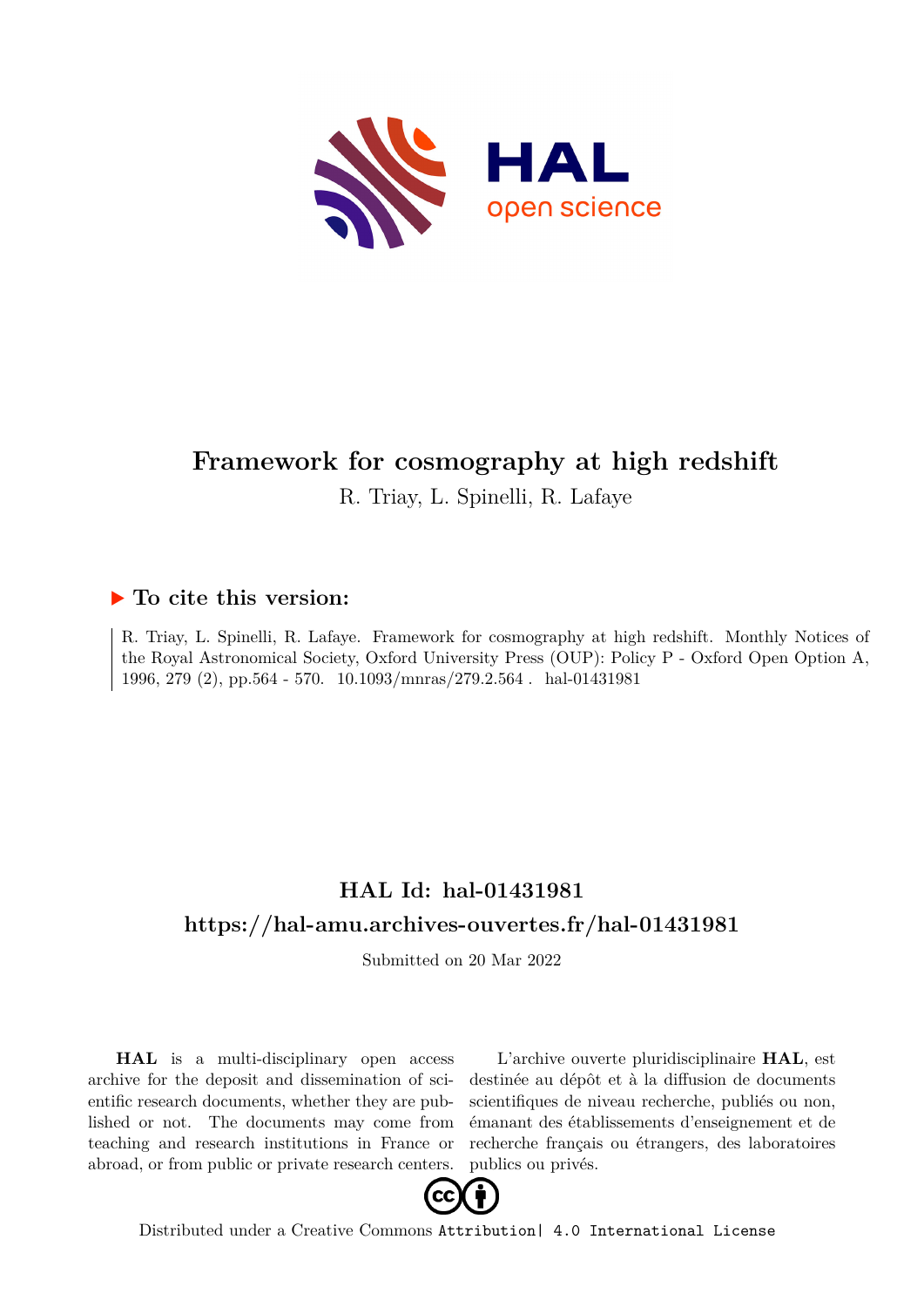[1996MNRAS.279..564T](http://adsabs.harvard.edu/abs/1996MNRAS.279..564T)

1996MNRAS.279..564T

## **Framework for cosmography at high redshift**

## R. Triay,  $\star$  † L. Spinelli and R. Lafaye $\ddagger$

*Universite de Provence and Centre de Physique Theorique* - *CNRS, Luminy Case 907,* 13288 *Marseille cedex* 9, *France* 

Accepted 1995 October 12. Received 1995 September 11; in original form 1995 June 29

## ABSTRACT

We propose a geometrical framework which is adapted for the investigation of large-scale structures at high redshifts in curved spaces, within the standard world model of the Universe. It is based on the embedding of the comoving space into the 4D metric space, which provides us with a useful algebraic representation of the positions of objects in space. In particular, the interpretation and the calculation of geometrical quantities, such as distances between objects, angles, surfaces and volumes, become obvious. Moreover, elements of cartography provide us with a global view of the Universe which accounts for the curvature. A quasar catalogue is used for observational support. This framework is implemented in a routine called UNIVERSE VIEWER. t

Key words: catalogues - cosmology: theory - large-scale structure of Universe.

### 1 INTRODUCTION

The investigation of the space distribution of large-scale structures (LSSs) and candidate formation theories is one of the main trends in cosmology at present. While Euclidan geometry suffices for describing the spatial distribution of available galaxy catalogues, it is clear that such an analysis when extended to quasar catalogues requires geometry of curved spaces because of the high redshift extent (Triay 1981; Fliche, Souriau & Triay 1982). The aim of the present paper is to provide an understandable framework for cosmography at high redshift. A useful definition of the comoving frame is given in Section 2, where the 'distance between quasars' is clearly defined (these objects are assumed to be permanent sources when their observation relates solely to an event, i.e. the emission of the observed photon in the past). An algebraic representation, which provides us with straightforward calculations of distances, surfaces, volumes, orientations, etc., is given in Section 3. Visual inspections of quasar distributions is a powerful tool for the investigation of LSSs and Section 4 gives a (distortionless) mapping of the Universe. The Burbidge & Hewitt (1993; hereafter BH) quasar catalogue (8000 sources) is used as support of our investigation.

\*The European Cosmological Network. tE-mail: triay@cpt.univ-mrs.fr \*Stage Informatique du DEA de Physique Theorique 94/95.

It is clear that such a framework is useless if one limits oneself to a zero curvature space, as predicted by the inflationary scenario (Gliner 1965; Linde 1982). Such a scenario is not so clear cut, however, since the short extragalactic distance scale  $H_0 = 87 \pm 7$  km s<sup>-1</sup> Mpc<sup>-1</sup> (Pierce et al. 1994) suggests a positive curvature (Souriau & Triay 1995). Such an issue reconciles estimated ages for metal-poor Galactic globular clusters  $16.5 \pm 2$  Gyr (Van den Bergh 1991) with realistic estimates of the density parameter  $\Omega_0 \sim 0.1$  (which accounts for constraints from the big bang nucleosynthesis or the dynamics of galaxies in clusters).

## 2 THE WORLD MODEL

The basics of the standard world model are given in Weinberg (1972) and Peebles (1993). The geometry of the spacetime  $V_4$  is described by an RW metric:

$$
ds4=dt2-a2(t) d\sigma2,
$$
 (1)

where *t* is the cosmic time, *a (t)* is the (dimensionless) *expansion parameter* and  $d\sigma^2$  is the metric element on a homogeneous three-dimensional manifold V*3,* the *comoving space.* The sign of its curvature scalar K indicates the type of geometry: Riemannian  $(K>0)$ , Euclidean  $(K=0)$  or Lobatchevski  $(K < 0)$ . Let us denote by  $t_0$  the present date (the age of the Universe), and all other variables in similar way. By defining the expansion parameter so that its present value  $a_0 = 1$ ,  $V_3$  becomes the space-time location from where the CMB can be observed as blackbody radiation at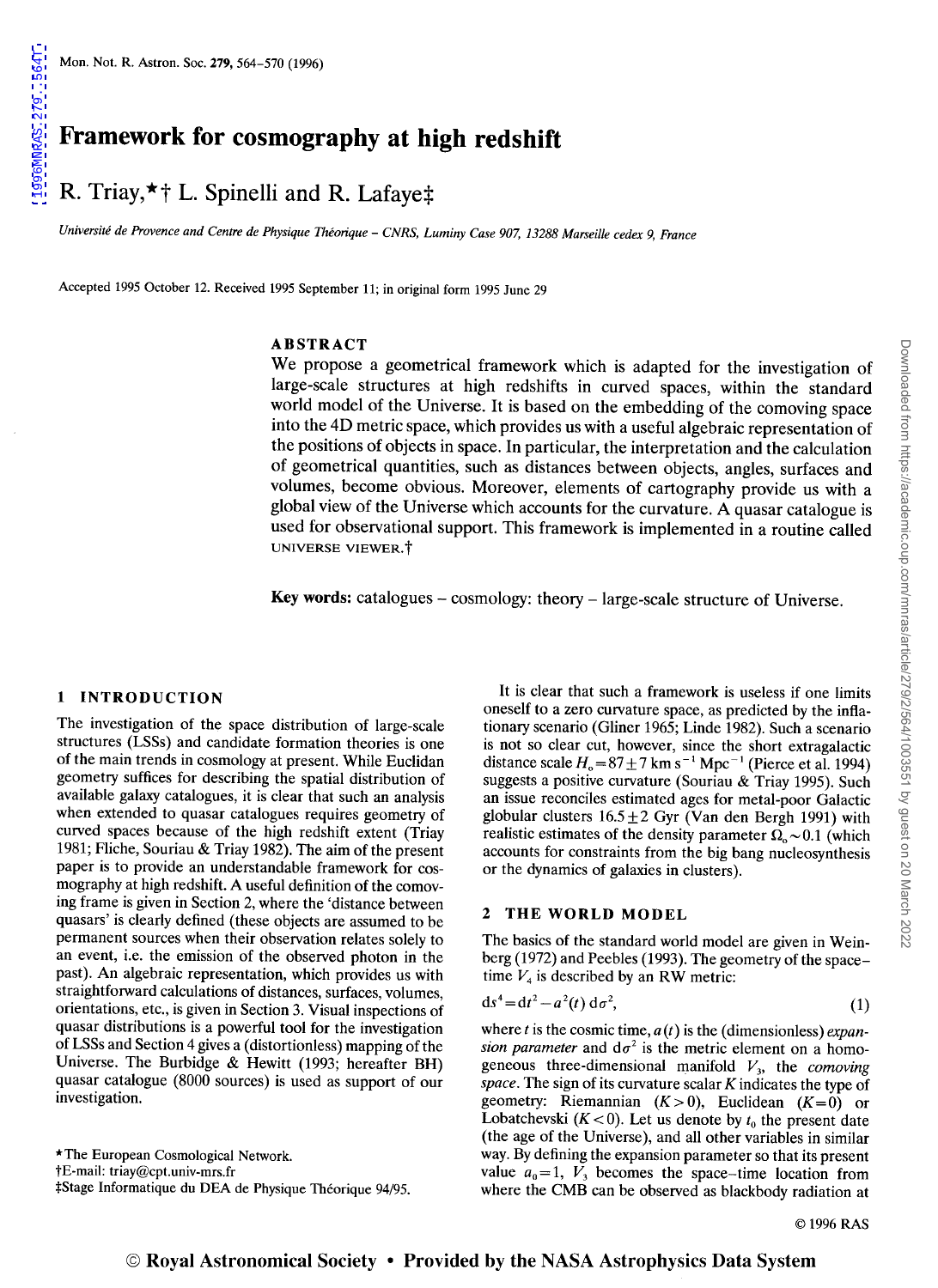temperature  $T_0 = 2.73 \pm 0.03$  K (Wilkinson 1990). If the peculiar velocities are neglected, the redshift *z* becomes a distance indicator and the quasars have constant coordinates on  $V<sub>3</sub>$ . Hence, the cosmic microwave background (CMB) observed from a quasar at redshift *z* shows blackbody radiation at a temperature  $T = T_0/a(t)$ , where

$$
a(t) = (1+z)^{-1}.
$$
 (2)

The space observed through the quasar distribution at redshift z has a curvature scalar given by  $K(t) = K_0 a(t)^{-2}$  (see equations 1 and 2). Most of the calculations use the polynomial

$$
P(a) = \lambda_0 a^4 - k_0 a^2 + \Omega_0 a + \alpha_0,
$$
\n(3)

where the coefficients are dimensionless parameters. One has the reduced cosmological constant  $\lambda_0 = (1/3) \Lambda H_0^{-2}$ ; the curvature parameter  $k_0 = K_0 H_0^{-2} = \lambda_0 + \Omega_0 + \alpha_0 - 1$ ; the reduced density parameter  $\Omega_0 = (8/3)\pi G \rho_0 H_0^{-2} > 0$ , where  $\rho_0$  is the specific density of massive particles (dark matter included) at present, and where G is Newton's constant; and finally the parameter  $\alpha_0 = (8/45)\pi^3 G (kT_0)^4 h^{-3} H_0^{-2} \approx 2.5$  $\times 10^{-5} h^{-2}$ , which accounts for the presence of CMB photons as sources of gravity (Souriau 1974), where *k* is the Boltzmann constant, h is the Planck constant and  $h =$  $H_0/(100 \text{ km s}^{-1} \text{ Mpc}^{-1})$ . Although  $\alpha_0$  is negligible today, it provides us with a more sensible description of the Universe at the recombination epoch than the usual approach, which describes the radiation-dominated era and the matterdominated era separately. Let us mention that the above notations are preferred to  $\Omega_{\Lambda}$ ,  $\Omega_{R}$ , ..., because these quantities show different behaviours with time. The deceleration parameter reads  $q_0 = \Omega_0/2 + \alpha_0 - \lambda_0$ .

The Einstein equations provide us with the evolution equation

$$
dt = \frac{1}{H_0} \frac{a da}{\sqrt{P(a)}},\tag{4}
$$

and the integration gives the expansion parameter  $t \rightarrow a(t)$ . The cosmological parameters have to verify the constraints for ensuring an eternal expansion, in particular having a positive cosmological constant  $\lambda_0 \geq 0$ . If  $\lambda_0 = 0$  then the density parameter  $\Omega_0 \leq 1$ , otherwise the related dynamics accounts for a radiation-dominated expansion at an early epoch so that the radiation pressure pushes the space 'out' until the cosmological constant begins to dominate, which makes the vacuum repulsive and makes it avoid the collapse. Diagrams describing the qualitative behaviour of cosmological models with  $\Lambda \neq 0$  can be found in the literature (Carroll, Press & Turner 1992; Souriau & Triay 1995).

### 2.1 Distances and comoving space

Let  $Q(x, z)$  denote a quasar at redshift *z*. Its line of sight is defined by equatorial coordinates (RA: right association; Dec.: declination), which gives a unitary 3-vector

$$
x = \begin{pmatrix} \cos(RA) \cos(Dec.) \\ \sin(RA) \cos(Dec.) \\ \sin(Dec.) \end{pmatrix} .
$$
 (5)

It turns out that the projection of photon world lines on to  $V<sub>3</sub>$  are geodesic curves, which provides us with a meaningful definition of distance. The line of sight *x* becomes a tangent vector on  $V<sub>3</sub>$  to the projection of the light ray. According to equation (1), the element of geodesic on  $V_3$  identifies with the *conformal time*  $d\sigma = dt/a(t)$ . Hence, according to equations (2) and (4), the geodesic distance on  $V_3$  of a quasar at redshift *z* is given by the *comoving distance* 

$$
r = \frac{\tau}{H_0},\tag{6}
$$

where  $\tau$  is the *scale-free comoving distance*. This is given by the elliptical integral

$$
\tau(z) = \int_{(1+z)^{-1}}^{1} \frac{da}{\sqrt{P(a)}}.
$$
 (7)

For a dimensionless investigation of LSS, it is convenient to use a *reference manifold* of unitary curvature, where the coordinates are angles. Such a representation, which is not valid for a flat space, corresponds either to the 3-sphere  $S<sup>3</sup>$ when  $k_0 > 0$  or to the unitary 3-hyperboloid  $L^3$  when  $k_0 < 0$ . Let  $\hat{V}_3$  denote such a manifold; its metric element reads

$$
d\hat{\sigma}^2 = |K_o| d\sigma^2, \tag{8}
$$

and is obtained from the metric of  $V_3$  merely by a normalization. The distance on  $V_3$  reads

$$
\hat{\tau} = \tau \sqrt{|k_{\mathrm{o}}|}, \qquad (k_{\mathrm{o}} \neq 0), \tag{9}
$$

and it is termed *angular distance!* (see equations 7 and 8). Hence, the angular distance of a quasar at redshift *z* is given by

$$
\hat{\sigma} = \sqrt{|k_{\rm o}|} \int_{(1+z)^{-1}}^{1} \frac{\mathrm{d}a}{\sqrt{P(a)}},\tag{10}
$$

Once the values of cosmological parameters are chosen, the quasars can be located on these spaces by using geodesic coordinates at the observer position G (i.e., the Galaxy at rest with respect to the CMB) according to the following schema:

$$
(x,z)_T \xrightarrow{k_0,\Omega_c} (x,\tau)_T \in \tilde{V}_3 \xrightarrow{H_0} (x,r)_T \in V_3
$$
  
\n
$$
\downarrow
$$
  
\n
$$
\downarrow
$$
  
\n
$$
(x,\hat{\tau})_T \in \tilde{V}_3
$$
  
\n(11)

<sup>1</sup>To avoid confusion with notations given in the literature, let us write the RW metric as follows:

$$
ds2=dt2-R2(t)\left[\frac{d\chi^{2}}{1-\kappa\chi^{2}}+\chi^{2}(d\theta^{2}+\sin^{2}\theta d\phi^{2})\right],
$$

where  $\kappa = k_0 |k_0|^{-1}$  is the sign of the curvature, and if it is not zero then  $a(t) = R(t)H_0^{-1}$  $\left|k_0\right|^{1/2}$ , otherwise  $a(t) = R(t)H_0^{-1}$ , and finally one has the radial coordinate

$$
\chi = \begin{cases}\n\sin \hat{\tau} & \text{if } k_o > 0 \\
\tau & \text{if } k_o = 0 \\
\sinh(\hat{\tau}) & \text{if } k_o < 0.\n\end{cases}
$$

© 1996 RAS, MNRAS 279, 564-570

## © Royal Astronomical Society • Provided by the NASA Astrophysics Data System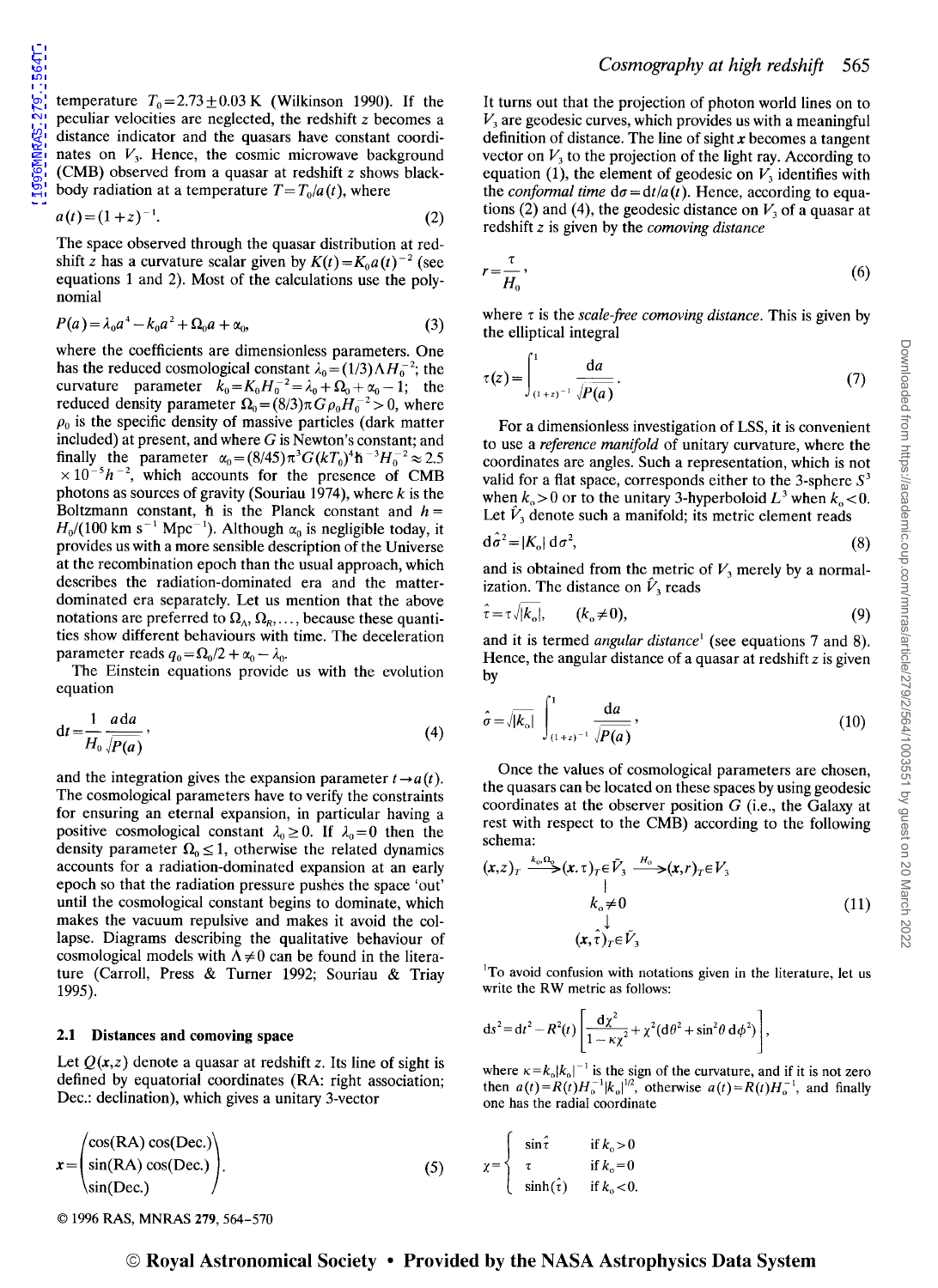The formulas providing surfaces and volumes in the comoving space  $\tilde{V}_3$  involve the functions

$$
l(\tau) = \begin{cases} \sin \hat{\tau} / \sqrt{k_0} & \text{if } k_0 > 0 \\ \tau & \text{if } k_0 = 0 \\ \sinh(\hat{\tau}) / \sqrt{-k_0} & \text{if } k_0 < 0 \end{cases} \tag{12}
$$

and

$$
v(\tau) = \begin{cases} [2\hat{\tau} - \sin(2\hat{\tau})]/(4k_o^{3/2}) & \text{if } k_o > 0\\ \tau^3 & \text{if } k_o = 0\\ \left[\sinh(2\hat{\tau}) - 2\hat{\tau}\right]/[4(-k_o)^{3/2}] & \text{if } k_o < 0 \end{cases}
$$
(13)

For practical purposes one limits oneself to geocentric shapes (circles and cones), and one has

- (i) an arc of a circle comoving radius  $\tau$ , which extends over  $\theta$  radian ( $\theta = 2\pi$  for a circle), with a length equal to  $\theta l(\tau)$ ;
- (ii) the portion of a sphere extending over  $\omega$  steradian  $(\omega = 4\pi$  for a sphere), which has a surface area equal to  $\omega l^2(\tau)$ ;
- (iii) the volume by  $\omega v(\tau)$ .

#### 3 ELEMENTS OF COSMOGRAPHY

For a flat space  $(k_0=0)$ , the Euclidean structure defined on the comoving manifold (either  $\tilde{V}_3$  or  $V_3$ ) provides us with an obvious algebraic representation of the space distribution of quasars. However, it is clear that  $k_0 \neq 0$  requires a different structure, which is the matter of this section. The solution (Triay 1981) is to embed  $\hat{V}_3$  into the metric space  $\mathbb{R}^4$  with a suitable structure which accounts for different geometries (either the Riemannian or the Lobatchevski: see equation 11).

#### 3.1 Geodesic reference frame

A reference frame on  $V_3$  identifies with a mapping  $\mathscr{R}: \mathbb{R}^4 \to \hat{V}_3$ ; it is the choice of a particular location on  $V_3$ , as well as the orientation of the tangent space at this location. Hereafter,  $\mathcal{R}_T$  denotes a reference frame so that the position of quasar  $Q(x, z)$  is given by the 4-vector

$$
\mathbf{Q} = \mathbb{R}_T^{-1}(\mathbf{x}, \hat{\tau}) = \begin{cases} \begin{pmatrix} \mathbf{x} \sin \hat{\tau} \\ \cos \hat{\tau} \end{pmatrix} & \text{if } k_0 > 0 \\ \begin{pmatrix} \mathbf{x} \sinh \hat{\tau} \\ \cosh \hat{\tau} \end{pmatrix} & \text{if } k_0 < 0 \end{cases} \tag{14}
$$

where  $\hat{\tau} = \hat{\tau}(z)$  is the angular distance (see equations 5 and 9). It is interesting to note that:

(i) the tangent vector to the geodesic  $\hat{\tau} \rightarrow Q$ , which reads

$$
\mathbf{Q}_{i} = \frac{\mathrm{d}\mathbf{Q}}{\mathrm{d}\hat{\tau}} = \begin{cases} \begin{pmatrix} x\cos\hat{\tau} \\ -\sin\hat{\tau} \end{pmatrix} & \text{if } k_{\mathrm{o}} > 0 \\ \begin{pmatrix} x\cosh\hat{\tau} \\ \sinh\hat{\tau} \end{pmatrix} & \text{if } k_{\mathrm{o}} < 0 \end{cases}
$$
(15)

at the Galactic position on the geodesic  $\hat{\tau} = 0$  identifies as a matter of fact to the line of sight *x;* 

(ii) the Galaxy position  $(T)$  is given by the 4-vector

$$
T = \mathcal{R}_T^{-1}(T) = \begin{pmatrix} 0_3 \\ 1 \end{pmatrix},\tag{16}
$$

where  $\mathbf{0}_3$  is the null 3-vector, according to equation (15), with  $\hat{\tau}=0$ ;

(iii) if  $k_0 > 0$  then a quasar at a distance  $\hat{\tau} = \pi$  can be observed over the whole sky (i.e., towards any line of sight *x).* 

Let  $\langle , \rangle_4^s$  denote the scalar product with a suitable signature:

$$
\begin{cases} (+ + + +) & \text{if } k_0 > 0 \\ (+ + + -) & \text{if } k_0 < 0 \end{cases}
$$
 (17)

Hence, according to equation (14), for any 4-vector  $\boldsymbol{Q}$  which

locates a quasar position on 
$$
\hat{V}_3
$$
, we have  
\n
$$
\langle \mathbf{Q}, \mathbf{Q} \rangle_4^s = \begin{cases}\n1 & \text{if } k_0 > 0 \\
-1 & \text{if } k_0 < 0.\n\end{cases}
$$
\n(18)

#### 3.2 Calculation of distances and angles

The comoving distance  $\tau = \hat{\tau}/\sqrt{k_o}$  (see equation 9), between two quasars  $Q_1$  and  $Q_2$ , involves the calculation of the related angular distance

$$
\langle \mathcal{Q}_1, \mathcal{Q}_2 \rangle_4^* = \begin{cases} \cos \hat{\tau} & \text{if } k_0 > 0 \\ -\cosh \hat{\tau} & \text{if } k_0 < 0, \end{cases}
$$
 (19)

where the coordinates of 4-vectors  $Q_1$  and  $Q_2$  are defined according to equation (14). Therefore, we have

(i) for 
$$
k_o > 0
$$
,  
\n $\cos \hat{\tau} = \cos \theta_{12} \sin \hat{\tau}_1 \sin \hat{\tau}_2 + \cos \hat{\tau}_1 \cos \hat{\tau}_2,$  (20)

where  $\cos \theta_{12} = \langle x, x_2 \rangle$  is the scalar product in the threedimensional Euclidean space  $\mathbb{R}^3$ ;

(ii) else if  $k_{o} < 0$ ,

$$
\cosh \hat{\tau} = \cosh \hat{\tau}_1 \cosh \hat{\tau}_2 - \cos(\theta_{12}) \sinh \hat{\tau}_1 \sinh \hat{\tau}_2. \tag{21}
$$

Let  $y_1$  (respectively  $y_1$ ), be the line of the quasar  $Q_1$  (respectively on the Galaxy), as observed from the quasar  $Q_2$ . The angular separation  $\theta_{17}$ , between these directions is merely given by

$$
\theta_{17} = \cos^{-1}(\langle \mathbf{y}_1, \mathbf{y}_T \rangle_3). \tag{22}
$$

To avoid cumbersome calculations, it is convenient to choose a reference frame related to quasar  $Q_2$ , so that

$$
\mathcal{R}_{Q_2}^{-1}(Q_2) = \begin{pmatrix} \mathbf{0}_3 \\ 1 \end{pmatrix}.
$$
 (23)

Hence if  $k_0 > 0$ , then the Galaxy and the quasar  $Q_1$  positions are respectively given by

$$
\mathcal{R}_{Q_2}^{-1}(T) = \begin{pmatrix} y_T \sin \hat{\tau}_2 \\ \cos \hat{\tau}_2 \end{pmatrix}
$$
 (24)

© 1996 RAS, MNRAS 279, 564-570

## © Royal Astronomical Society • Provided by the NASA Astrophysics Data System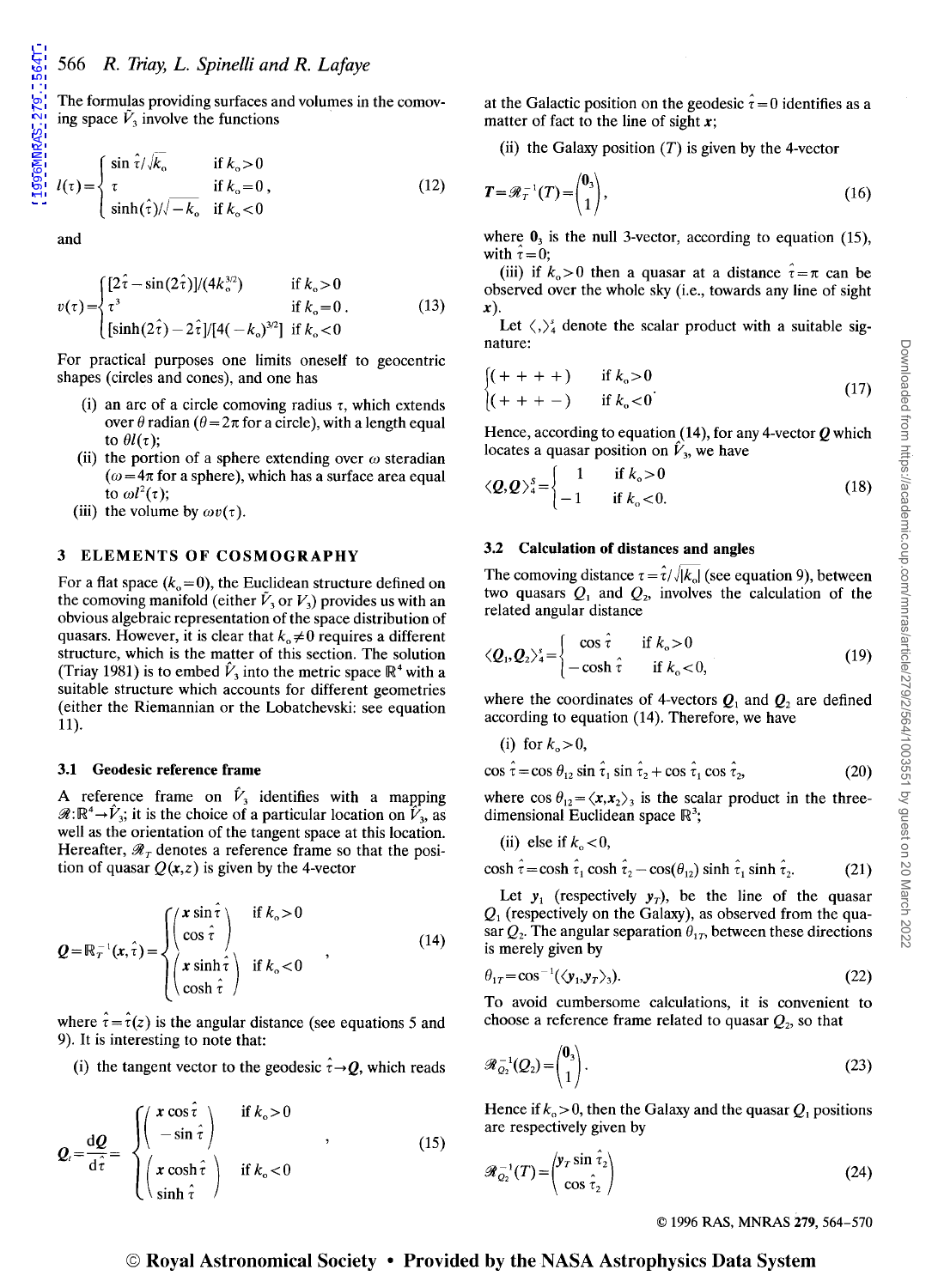and

 $\mathscr{R}_{Q_2}^{-1}(Q_1) = \begin{pmatrix} \mathbf{y}_1 \sin \tau \\ \cos \hat{\tau} \end{pmatrix},$ (25)

where  $\tau$  is given by equation (19). Since the scalar product  $\langle \mathcal{R}_{Q_2}^{-1}(T), \mathcal{R}_{Q_2}^{-1}(Q_1) \rangle_4^s = \cos \tau_1$  is invariant, we obtain

$$
\langle \mathbf{y}_1, \mathbf{y}_T \rangle_3 = \frac{\cos \hat{\tau}_1 - \cos \hat{\tau} \cos \hat{\tau}_2}{\sin \hat{\tau} \sin \hat{\tau}_2}.
$$
 (26)

Similarly, if  $k_{o}$  < 0 then we obtain

$$
\langle \mathbf{y}_1, \mathbf{y}_T \rangle_3 = \frac{\cos \hat{\tau} \cos \hat{\tau} - \cosh \hat{\tau}_1}{\sin \hat{\tau} \sin(\hat{\tau}_2)}.
$$
 (27)

### 3.3 Euclidean neighbourhood

When using efficient 3D routines implemented on graphicsdedicated computers, it is interesting to have three-dimensional Cartesian coordinates of structures within their vicinity. Let us assume that the structure lies near quasar  $Q_2$ ; the goal is to calculate the three-dimensional Cartesian coordinates of quasar  $Q<sub>1</sub>$ . These are given by the 3-vector  $\tau y_1$ , where  $(y_1, \tau)_0$ , are the geodesic coordinates (see equation (11).

The coordinate transformations can be calculated by using the group of  $V<sub>3</sub>$  symmetries, which correspond to displacements from  $T$  to  $Q_2$  and 3D rotations of vector  $y_1$  'in the sky of  $Q_2$ <sup>'</sup>. These rotations are performed by means of matrix  $M \in SO(3)$  defined in term of Euler's angles  $(\phi, \theta, \psi)$ . For the trivial case  $k_0 = 0$ , the displacements on  $V_3$  correspond obviously to translations in the Euclidean threedimensional space. For  $k_0 \neq 0$ , one uses displacements on the reference manifold  $V_3$ . They are performed by means of matrix  $\mathcal{R}_{Q_2}^{-1}\mathcal{R}_T$  (equations 16 and 23). Let us denote  $\pi_{x_2}^+ = x_2 x_2$  the 3  $\times$  3 projection matrix upon  $x_2$ , where  $x_2$  is the covector transposed of  $x_2$ , and  $\pi_{x_2}^- = (1_3 - x_2x_2')$  the orthogonal projection matrix, where  $1$ <sub>3</sub> is the  $3 \times 3$  unity matrix. A little algebra shows that

$$
\mathscr{R}_{Q_2}^{-1}\mathscr{R}_T = \begin{pmatrix} \mu_{x_2}\pi_{x_2}^{-1} & \mathbf{0}_3 \\ \mathbf{0}_3' & O \end{pmatrix} + \mathbf{C},\tag{28}
$$

where  $\mu_{x} \in SO(3)$  is a  $3 \times 3$  matrix which accounts for a rotation about  $x_2$ , and **C** is the 4  $\times$  4 matrix given by

$$
\mathbf{C} = \begin{pmatrix} \cos(\hat{\tau}_2) \pi_{x_2}^+ & -\sin(\hat{\tau}_2) x_2 \\ \sin(\hat{\tau}_2) x_2' & \cos(\hat{\tau}_2) \end{pmatrix}
$$
(29)

if  $k_0 > 0$ , otherwise  $(k_0 < 0)$ 

$$
\mathbf{C} = \begin{pmatrix} \cosh(\hat{\tau}_2) \boldsymbol{\pi}_{x_2}^+ & -\sinh(\hat{\tau}_2) \boldsymbol{x}_2 \\ -\sinh(\hat{\tau}_2) \boldsymbol{x}_2' & \cosh(\hat{\tau}_2) \end{pmatrix} . \tag{30}
$$

For the present purposes, the matrix  $\mu_{x}$ , can be reduced to unity  $\mu_{x_2} = \Pi_3$ , since rotations can be performed on  $y_1$  later on.

Therefore, the line of sight of quasar  $Q_1$  in the sky of  $Q_1$  is given by the following unitary 3-vector: if  $k_0 > 0$  then

$$
\mathbf{y}_1 = \frac{\sin(\hat{\tau}_1)\mathbf{x}_1 + [\sin(\hat{\tau}_1 - \hat{\tau}_2) - \sin(\hat{\tau}_1)]\langle \hat{\tau}_1, \mathbf{x}_2 \rangle_3 \mathbf{x}_2}{\sin \hat{\tau}},
$$
(31)

where  $\hat{\tau}$  is the angular distance between  $Q_1$  and  $Q_2$  given in equation (9), otherwise if  $k_{\rm o} < 0$  then

$$
\mathbf{y}_1 = \frac{\sinh(\hat{\tau}_1)\mathbf{x}_1 + \left[\sinh(\hat{\tau}_1 + \hat{\tau}_2) - \sinh(\hat{\tau}_1)\right] \langle \mathbf{x}_1, \mathbf{x}_2 \rangle_3 \mathbf{x}_2}{\sinh(\hat{\tau})} \,. \tag{32}
$$

It is clear that these formulas are in agreement with equations (26) and (27).

## 3.4 Non-singular embedding

The quasars positions on  $V_3$  (or  $V_3^*$ ) are deduced by scaling from  $V_3$ . However, it is clear that the above system of coordinates is not adapted for investigations which require variations of  $k_0$  from negative to positive values, since  $T$  goes to infinity when  $k_{o} \rightarrow 0$ . In order to avoid this singularity, the origin of the reference frame on  $V_3$  must be shifted so that  $T$  lies at the origin. Hence, we obtain the following coordinates:

$$
\mathcal{Q}_T(\mathbf{x},\tau) = \frac{1}{H_\text{o}\sqrt{|k_\text{o}|}}\left[\mathcal{R}_T^{-1}(Q) - \mathcal{R}_T^{-1}(T)\right]
$$
(33)

see equations (16) and (14). Hence, one can easily check (by expanding the trigonometric or exponential functions at  $k_0$  = 0) that such a coordinate system describes continuous deformations of the quasars distribution at  $k_0 \approx 0$ ,

$$
Q_T(x,\tau) \sim \frac{\tau}{H_o} x. \tag{34}
$$

## 4 CARTOGRAPHY OF THE UNIVERSE

The main difficulty in addition to that of geometrical effects is to disentangle real structures and artificial ones. It turns out that we obtain sensible results by using orthogonal projections of  $V_3$  on to two-dimensional planes. A maximum of six orthogonal 2-planes are required for having complementary information. Let  $p_{k=1,3}$  be unitary orthogonal 3-vectors; they can be written in terms of 3-vectors forming the local frame  $e_{k=1,3}$  (by using Euler's angles  $(\phi, \theta, \psi)$ .<sup>2</sup> The basis of a projection plane consists of two 4-vectors chosen among the following:

$$
\boldsymbol{P}_0 = \begin{pmatrix} \mathbf{0}_3 \\ 1 \end{pmatrix}, \qquad \boldsymbol{P}_i = \begin{pmatrix} \boldsymbol{p}_i \\ 0 \end{pmatrix}, \qquad (i = 1, 3). \tag{35}
$$

The projections are designated by means index couples  $i-j$ related to the 4-vectors defining the plane. These maps are classified with respect to geometrical properties in two categories:

(i) the *edge-on* views  $(0-i)$ , with  $0 < i \leq 3$ . If  $k_0 > 0$  then the whole Universe is projected on to the unitary

<sup>2</sup>For example,  $p_3$  (RA= $\phi$ , Dec.= $\delta$ ),  $p_1$  is given by a rotation of angle  $\psi$  about  $p_3$  of a unitary vector  $\propto e_3 x p_3$ , and  $p_2 = p_3 x p_1$ .

© 1996 RAS, MNRAS 279, 564-570

## © Royal Astronomical Society • Provided by the NASA Astrophysics Data System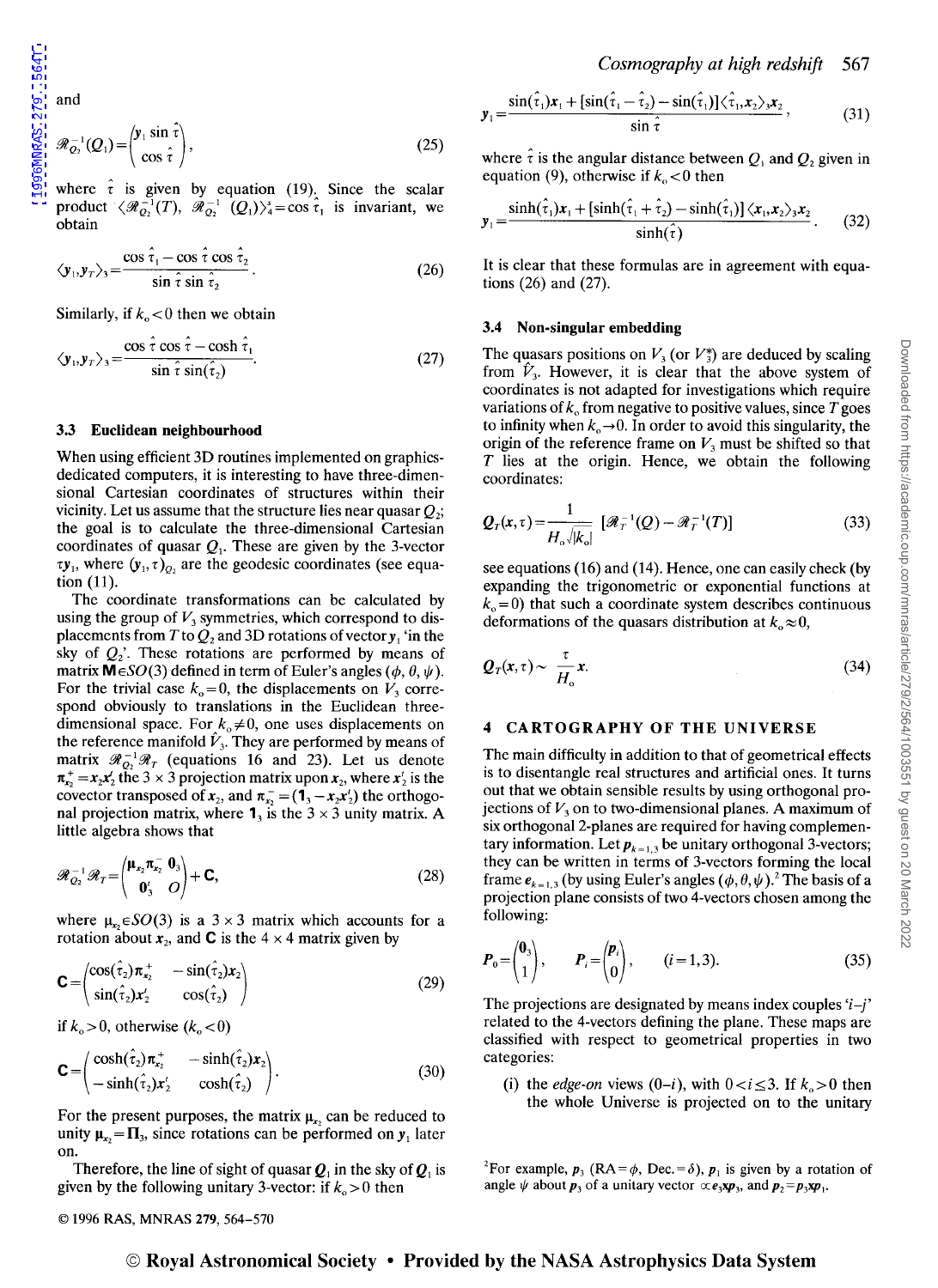disc, else  $(k_{0} < 0)$  within a unitary hyperbola, and *T* is projected on to the edge of the map;

(ii) the *face-on* views  $(i-j)$ , with  $0 < i < j \leq 3$ . The whole Universe is projected on to a disc, and  $T$  is projected on to its centre.

In the following subsections, these maps are discussed regarding the distortion problem and the recognition of selection effects in observation. Let us mention that the selection effects depend either on the line of sight *x* or the redshift *z*, with no correlation between these variables,<sup>3</sup> which makes the bogus structures easily recognizable since they show geocentric shapes.

### **4.1 Global** views **of the** Universe

The coordinates of quasars  $Q(x, z)$  are given by the following scalar products,  $u_i = \langle P_i, \mathcal{R}_T^{-1}(\mathbf{x}, \hat{\tau}) \rangle_A$ , in the Euclidean space  $\mathbb{R}^4$ . We obtain

$$
u_0 = \begin{cases} \cos \hat{\tau} & \text{if } k_0 > 0\\ \cosh \hat{\tau} & \text{if } k_0 < 0 \end{cases}
$$
 (36)

$$
u_i = \langle x, p_i \rangle_3 \times \begin{cases} \sin \hat{\tau} & \text{if } k_0 > 0 \\ \sinh(\hat{\tau}) & \text{if } k_0 < 0. \end{cases}
$$
 (37)

The zone of obscuration arising from the Galactic plane appears clearly when one chooses the north galactic pole (Dec. = 90°) as vectors  $p_1$  and  $p_2$  lying in the disc of the Galaxy (RA = 0, Dec. = 0°). We choose  $\Omega$  = 0.2 and  $\lambda$  = 1.2 in the case of positive curvature  $(k_0 = 0.4)$  world model or  $\lambda = 0$ in the case of negative curvature  $(k_{o} = -0.8)$ , as support of our analysis on the geometrical effects.

### *4.1.1 Edge-on-views*

In the edge-on views [views  $(0-i)_{i\neq0}$ ] the Galaxy is located at  $(1,0)$ , the border of the distribution. The global characteristics of these maps depend on the sign of the curvature parameter  $k_{o}$ 

- (i) If  $k_0 > 0$  then the quasar distribution lies within a unitary disc, since  $u_0^2 + u_i^2 \le 1$ . in Fig. (1) the Galaxy is located at the top edge of the disc. Structures along the ellipses are selection effects which depend on the line of sight. The related equation reads  $\beta_i u_0^2 + u_i^2 = \beta_i$ , where  $\beta_i = \langle x, p_i \rangle^2$  1. The obscuration zone of the galactic plane is responsible for the lack of dots along the edge of the unitary disc (ellipse of unit ellipticity), since  $p_1$  lies towards the North Galactic Pole. The horizontal structures along chords at constant  $u_0$  (i.e., curves at constant  $\hat{\tau}$ ) are a result of selection effects on redshift.
- (ii) If  $k_{\circ}$  < 0 then quasar distribution lies within a unitary hyperbola, since  $u_0^2 - u_i^2 \ge 1$ : see Fig. (2). Similarly, as



**Figure 1.** Edge-on view  $(0-1)$  of the Universe through the space distribution of the BH quasar catalogue, by assuming a positive curvature  $k_0 = 0.4$ . The whole Universe is projected on to a unitary disc, and the Galaxy is located at the top edge, where the number density is the highest. The bottom edge of the distribution corresponds to a redshift  $z \approx 4$ , which shows that the sample of all known quasafs fills, in space, slightly more than the half of the Universe (the unitary disc is not drawn). There is a lack of sources along the edge of the unitary disc owing to selection effects in observation which corresponds to the obscuration zone of the galactic plane. Similarly the structures along ellipses are a result of selection effects which depend on the line of sight. The horizontal structures (along chords) are a result of selection effects on redshift.

above, the bogus structures owing to redshift selection effects lie at constant  $u_0$ , while the selection effects on the line of sight lie along hyperbolae of equation  $\beta_i u_0^2 - u_i^2 = \beta_i \leq 1$ .

### *4.1.2 Face-on views*

In the face-on views [views  $(i-j)_{0 \le i \le j \le 3}]$ , the Galaxy is located at  $(0,0)$ , the centre of the diagram, and the quasar distribution lies within a disc; see Figs 3 and 4. The pencil beams are projected on to radii, which defines the shape of related bogus structures owing to selection effects on the line of sight. The vertical zone of avoidance is caused by the obscuration of the Galactic plane. Let us mention that the bogus structures owing to redshift selection effects cannot be recognized in these maps.<sup>4</sup> While these projections offer fewer possibilities than the edge-on views for the identification of selection effects, they provide us with complementary information.

<sup>4</sup>Indeed, a region of the Universe at redshift  $z$  is projected within a disc of radius given by sin  $\tau(z)$  if  $k_0 > 0$  or sinh  $\tau(z)$  if  $k_0 < 0$ , which does not indicate the distance.

© 1996 RAS, MNRAS 279, 564-570

<sup>&</sup>lt;sup>3</sup>Indeed, the first one is related to surveys sampling, such as pencil beams, ... , when the second one is based on spectroscopic criteria, such as the chromatic sensitivity of receivers, ... The identification of main emission lines Mg II, Ly  $\alpha$  N v, C III, C Iv, Si Iv,... is possible when they lie within the observable wavelength range.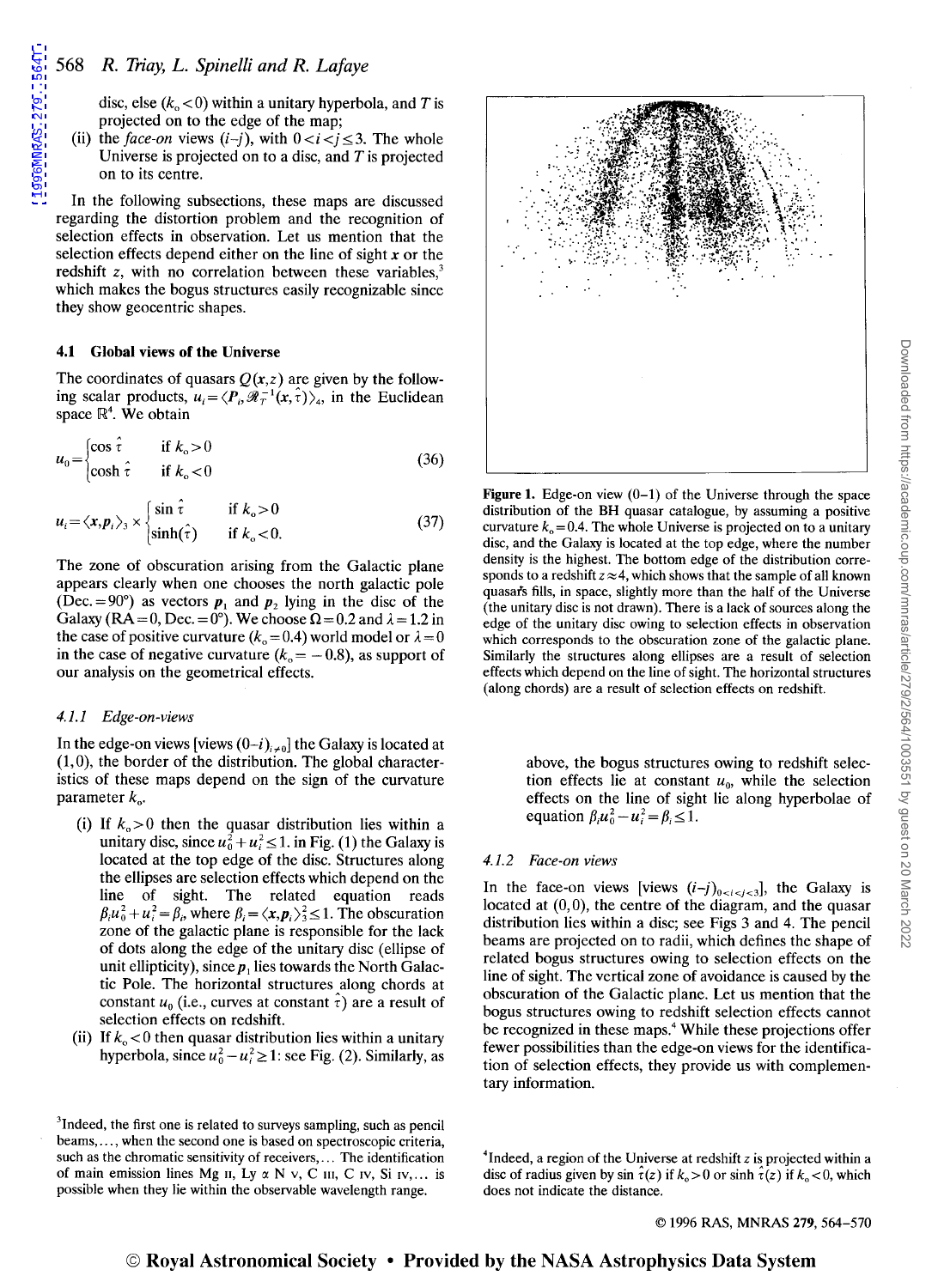

**Figure 2.** Edge-on view  $(0-1)$  of the Universe, by assuming a negative curvature  $k_0 = -0.8$ . The space distribution of the BH quasar catalogue is projected within a unitary hyperbola up to redshift  $z \approx 4$ . The lack of sources along the edge of the hyperbola is owing to the zone of avoidance in the Galactic plane.



**Figure 3.** Face-on view  $(1-2)$  of the Universe through the space distribution of the BH quasar catalogue, assuming  $\Omega_0 = 0.2$  and  $\lambda_{0}=1.2$ .

#### 4.2 About the distortion problem

The main problem for visual analysis is related to the distortion effect (e.g., as in maps of the world). To investigate such a problem we have to calculate the image of the volume element on  $\hat{V}_3$  using the above projections. It turns out that the volume element  $dV$  can be written as follows:



**Figure** 4. Face-on view  $(1-2)$  of the Universe through the space distribution of the BH quasar catalogue, assuming  $\Omega_0 = 0.2$  and  $\lambda_0=0$ .

$$
dV = d(\cos v) d\varphi \times \begin{cases} \sin^2(\hat{\tau}) d\hat{\tau} & \text{if } k_0 > 0\\ \sinh^2(\hat{\tau}) d\hat{\tau} & \text{if } k_0 < 0, \end{cases}
$$
(38)

where v is the angle defined by  $\langle x, p_3 \rangle_3 = \cos v$ . Hence, it is obvious that the image reads *du dv.* Indeed, for the edge-on view, the Jacobian of the transformation of variables  $(\hat{\tau},$  $\cos v$ ) $\rightarrow$ (*u*,*v*) reads

$$
J[(\hat{\tau}, \cos \upsilon) \to (\mu, \upsilon)] = \begin{cases} \sin^{-2}(\hat{\tau}) & \text{if } k_0 > 0 \\ \sinh^{-2}(\hat{\tau}) & \text{if } k_0 < 0, \end{cases}
$$
(39)

and the volume element may thus be transformed using  $dV = du dv d\varphi$ . Hence, the integration over  $\varphi$  provides us with  $du \, dv$ , the image of the volume element on the map.<sup>5</sup> The face-on view shows the same advantage. Indeed, the case  $k_0 > 0$  is obvious, for symmetry reasons, while for  $k_0 < 0$ we use the variable transformation  $\hat{i}$ ,  $u = \sinh(\hat{i}) \cos(v)$ ,  $v=\sinh(\hat{\tau}) \cos(\varphi)] \rightarrow (\hat{\tau},v,\varphi)$ , the Jacobian is equal to  $\sinh^{-2}(\tau)$ . Therefore, we understood that the shapes of LSSs are preserved $6$  in the projections which provide us with the above maps, which ensures that the structures that can be seen on these maps do not correspond to artefacts.

#### 5 CONCLUSION

This paper introduces an efficient geometrical framework for the investigation of large-scale structures at high redshift in curved spaces. The world models are given by Friedmann-Lemaitre models of Universe. This framework is implemented in a free-share routine (Universe Viewer)

© 1996 RAS, MNRAS 279, 564-570

<sup>&</sup>lt;sup>5</sup>Applied to the case of an  $S<sup>2</sup>$  sphere projected on to a diameter (one-dimensional disc), it is a well-known theorem.

<sup>&</sup>lt;sup>6</sup>In other words, the image of the uniform measure on  $\hat{V}_3$  is still uniform.